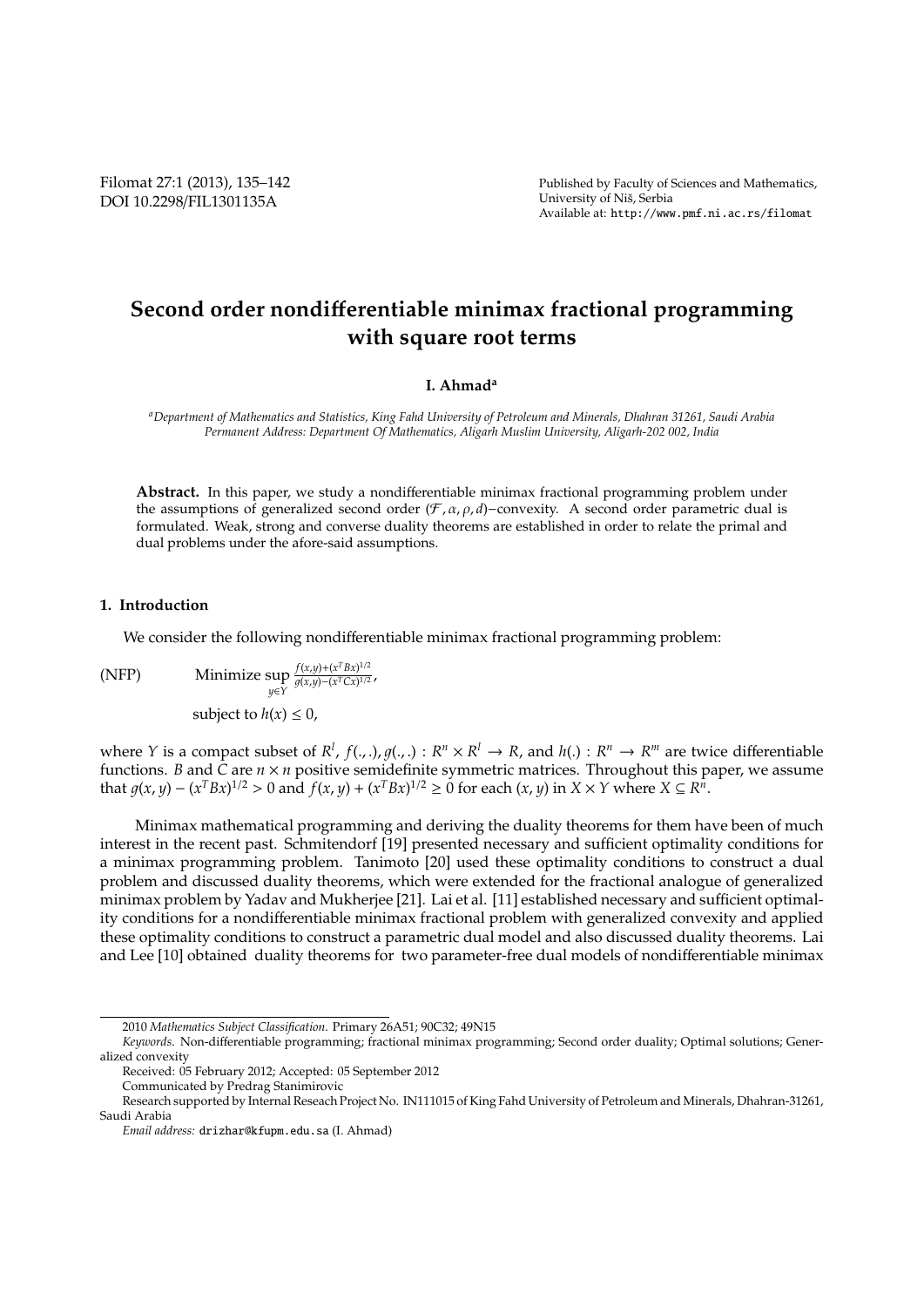fractional problem involving generalized convexity assumptions. Ahmad and Husain [3] derived necessary and sufficient optimality conditions for minimax fractional programming problems involving generalized convex functions.

Second order duality provides tighter bounds for the value of the objective function when approximations are used. For more datailts, the authors may consult ([16], pp. 93). One more advantage of second order duality when applicable is that if a feasible point in the primal is given and first order duality does not apply, then we can use second order duality to provide a lower bound of the value of the primal (see [9]).

Mangasarian [15] first formulated the second order dual for a nonlinear programming problem and discussed second order duality results under certain inequalities. Mond [16] reproved second order duality results assuming rather simple inequalities. Bector and Chandra [8] constructed a second order dual for a fractional programming problem and established usual duality results under the assumptions [16] by naming these as bonvex/boncave functions.

Inspired by Ahmad et al. [1, 5], Mond [17], and Zhang and Mond [22] , we formulate a second order parametric dual for a nondifferentiable minimax fractional programming problem involving square root terms of positive semidefinite quadratic forms. Second order duality results are proved by using the concept of second order generalized ( $\mathcal{F}, \alpha, \rho, d$ )−convexity. These results generalize a number of results [1, 4–6, 12–14] appeared in the literature.

#### **2. Notation and preliminaries**

Recall the definitions of sublinear functional and that of a unified formulation of generalized convexity, called generalized second order  $(\mathcal{F}, \alpha, \rho, d)$ -convexity from Ahmad and Husain [2]:

**Definition 2.1.** A functional  $\mathcal{F}: X \times X \times \mathbb{R}^n \mapsto \mathbb{R}$  is said to be sublinear in its third argument, if for all  $x, \bar{x} \in X$ 

 $(f)$   $\mathcal{F}(x, \bar{x}; a+b) \leq \mathcal{F}(x, \bar{x}; a) + \mathcal{F}(x, \bar{x}; b)$ ,  $\forall a, b \in \mathbb{R}^n$ ;

(*ii*)  $\mathcal{F}(x, \bar{x}; \beta a) = \beta \mathcal{F}(x, \bar{x}; a), \forall \beta \in \mathbb{R}, \beta \ge 0, \text{ and } \forall a \in \mathbb{R}^n$ .

From (*ii*), it is clear that  $\mathcal{F}(x, \bar{x}; 0) = 0$ .

Let *F* be a sublinear functional; let *f* : *X*  $\mapsto$  *R* be twice differentiable at  $\bar{x} \in X$ ; and let  $\rho \in R$ .

**Definition 2.2.** A twice differentiable function *f* over *X* is said to be second order ( $\mathcal{F}, \alpha, \rho, d$ )-pseudoconvex at  $\bar{x} \in X$ , if there exist functions  $\alpha : X \times X \mapsto R_+ \setminus \{0\}$ ,  $d(.,.) : X \times X \mapsto R$  and a real number  $\rho$  such that for all  $x \in X$  and for all  $p \in R^n$ ,

$$
\mathcal{F}(x,\bar{x};\alpha(x,\bar{x})\{\nabla f(\bar{x})+\nabla^2 f(\bar{x})p\}) \ge -\rho d^2(x,\bar{x}) \Rightarrow f(x) \ge f(\bar{x}) - \frac{1}{2}p^T\nabla^2 f(\bar{x})p.
$$

**Definition 2.3.** A twice differentiable function *f* over *X* is said to be second order strictly  $(\mathcal{F}, \alpha, \rho, d)$ pseudoconvex at  $\bar{x} \in X$ , if there exist functions  $\alpha : X \times X \mapsto R_+ \setminus \{0\}, d(.,.): X \times X \mapsto R$  and a real number  $\rho$ such that for all  $x \in X$  and for all  $p \in R^n$ ,

$$
\mathcal{F}(x,\bar{x};\alpha(x,\bar{x})\{\nabla f(\bar{x})+\nabla^2 f(\bar{x})p\})\geq -\rho d^2(x,\bar{x})\Rightarrow f(x)>f(\bar{x})-\frac{1}{2}p^T\nabla^2 f(\bar{x})p.
$$

**Definition 2.4.** A twice differentiable function *f* over *X* is said to be second order ( $\mathcal{F}, \alpha, \rho, d$ )-quasiconvex at  $\bar{x} \in X$ , if there exist functions  $\alpha : X \times X \mapsto R_+ \setminus \{0\}$ ,  $d(.,.): X \times X \mapsto R$  and a real number  $\rho$  such that for all  $x \in X$  and for all  $p \in R^n$ ,

$$
f(x) \le f(\bar{x}) - \frac{1}{2} p^T \nabla^2 f(\bar{x}) p \Rightarrow \mathcal{F}(x, \bar{x}; \alpha(x, \bar{x}) \{ \nabla f(\bar{x}) + \nabla^2 f(\bar{x}) p \}) \le -\rho d^2(x, \bar{x}).
$$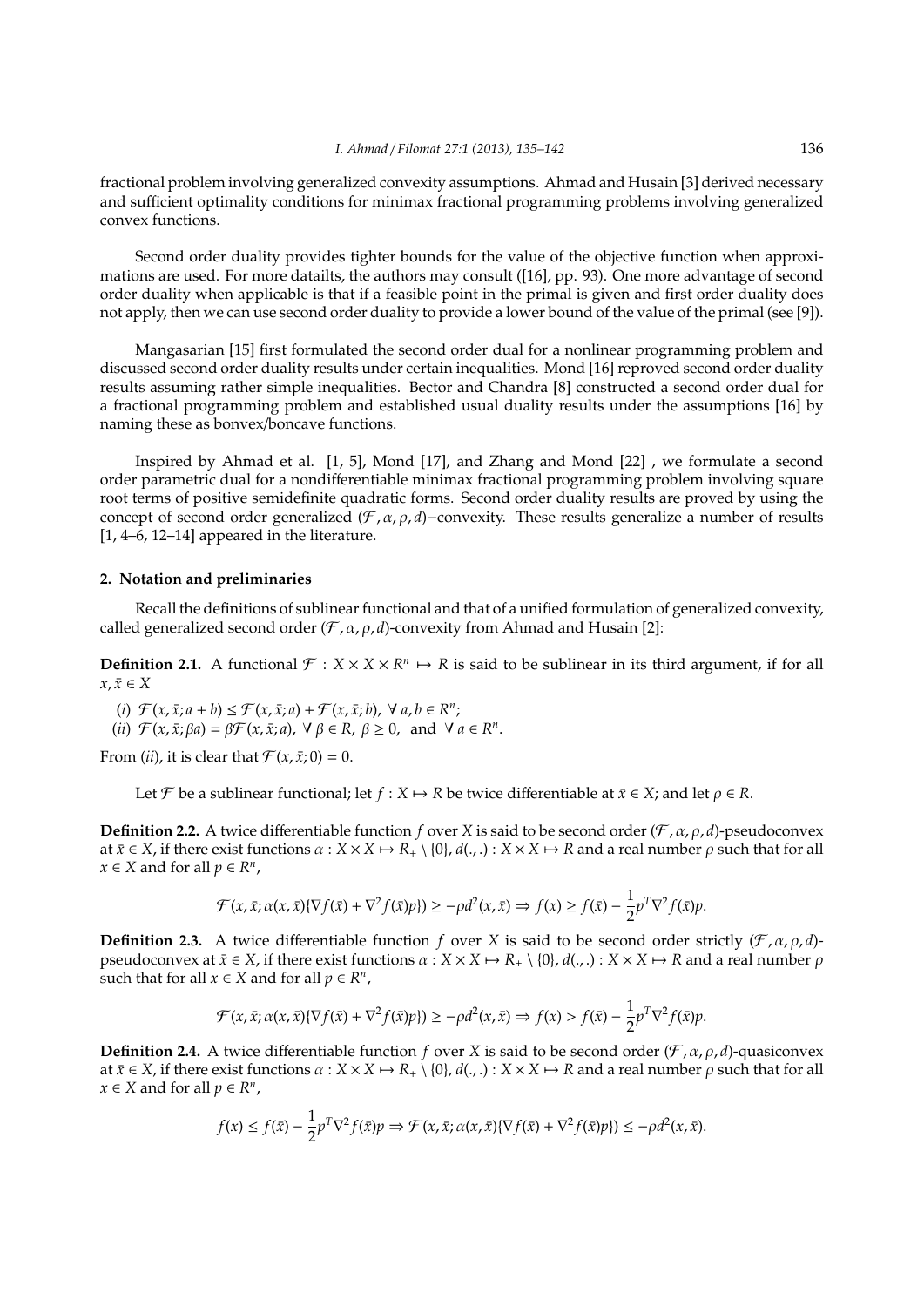Let  $S = \{x \in X : h(x) \le 0\}$  denote the set of all feasible solutions of (NFP). Any point  $x \in S$  is called the feasible point of (NFP). For each  $(x, y) \in R^n \times R^l$ , we define

$$
\phi(x,y) = \frac{f(x,y) + (x^T B x)^{1/2}}{g(x,y) - (x^T C x)^{1/2}},
$$

such that for each  $(x, y) \in S \times Y$ ,

$$
f(x, y) + (x^T B x)^{1/2} \ge 0
$$
 and  $g(x, y) - (x^T C x)^{1/2} > 0$ .

For each  $x \in S$ , we define

$$
J(x) = \{ j \in J : h_j(x) = 0 \},
$$

where

$$
J=\{1,2,\cdots,m\},\,
$$

 $\Delta$ 

$$
Y(x) = \left\{ y \in Y : \frac{f(x,y) + (x^T B x)^{1/2}}{g(x,y) - (x^T C x)^{1/2}} = \sup_{z \in Y} \frac{f(x,z) + (x^T B x)^{1/2}}{g(x,z) - (x^T C x)^{1/2}} \right\}.
$$
  
\n
$$
K(x) = \left\{ (s, t, \tilde{y}) \in N \times R_+^s \times R^{ms} : 1 \le s \le n + 1, \ t = (t_1, t_2, \dots, t_s) \in R_+^s
$$
  
\nwith  $\sum_{i=1}^s t_i = 1, \tilde{y} = (\bar{y}_1, \bar{y}_2, \dots, \bar{y}_s)$  with  $\bar{y}_i \in Y(x) (i = 1, 2, \dots, s) \right\}.$ 

Since *f* and *g* are continuously differentiable and *Y* is compact in  $R^l$ , it follows that for each  $x^* \in$ *S*, *Y*(*x*<sup>\*</sup>)  $\neq$  *Ø*, and for any  $\bar{y}_i \in Y(x^*)$ , we have a positive constant

$$
k_{\circ} = \phi(x^*, \bar{y}_i) = \frac{f(x^*, \bar{y}_i) + (x^{*T}Bx^*)^{1/2}}{g(x^*, \bar{y}_i) - (x^{*T}Cx^*)^{1/2}}.
$$

## **Generalized Schwartz Inequality**

Let *A* be a positive-semidefinite matrix of order *n*. Then, for all,  $x, w \in \mathbb{R}^n$ ,

$$
x^T A w \le (x^T A x)^{\frac{1}{2}} (w^T A w)^{\frac{1}{2}}.
$$

Equality holds if for some  $\lambda \geq 0$ ,

$$
Ax=\lambda Aw.
$$

Evidently, if  $(w^T A w)^{\frac{1}{2}} \leq 1$ , we have

$$
x^T A w \le (x^T A x)^{\frac{1}{2}}.
$$

If the functions  $f$ ,  $g$  and  $h$  in problem (NFP) are continuously differentiable with respect to  $x \in R^n$ , then Lai et al. [11] derived the following first order necessary conditions for optimality of (NFP).

**Theorem 2.1** (Necessary Conditions). If *x*<sup>∗</sup> is a solution of (NFP) satisfying  $x^{*T}Bx^{*} > 0$ ,  $x^{*T}Cx^{*} > 0$ , and  $\nabla h_j(x^*)$ ,  $j \in J(x^*)$  are linearly independent, then there exist  $(s, t^*, \bar{y}) \in K(x^*)$ ,  $k_{\circ} \in R_+$ ,  $w, v \in R^n$ , and  $\mu^* \in R_+^m$ such that

$$
\sum_{i=1}^s t_i^* \Big\{ \nabla f(x^*, \bar{y}_i) + Bw - k_{\circ}(\nabla g(x^*, \bar{y}_i) - Cv) \Big\} + \nabla \sum_{j=1}^m \mu_j^* h_j(x^*) = 0,
$$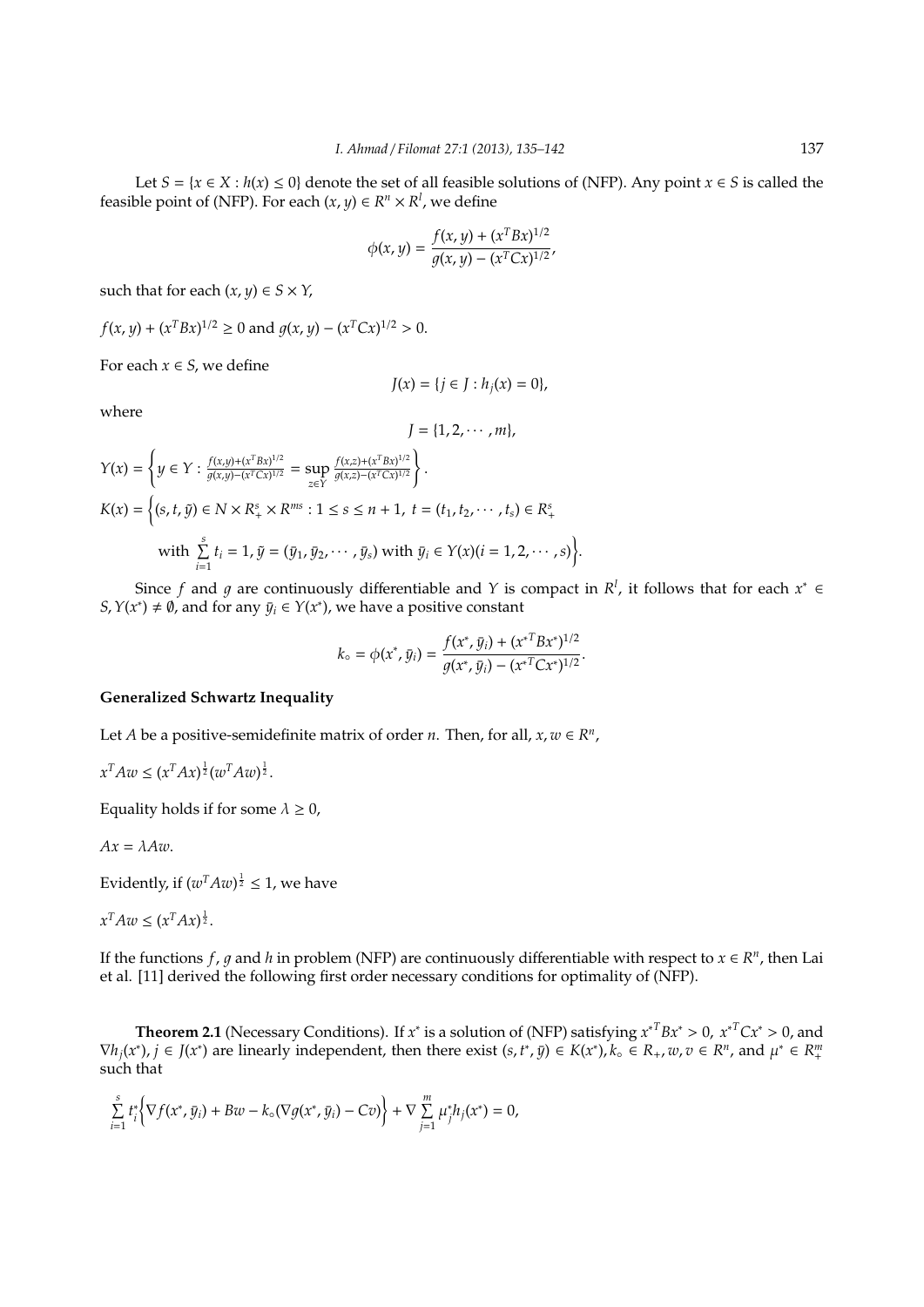$$
f(x^*, \bar{y}_i) + (x^{*T}Bx^*)^{\frac{1}{2}} - k_o(g(x^*, \bar{y}_i) - (x^{*T}Cx^*)^{\frac{1}{2}}) = 0, \ i = 1, 2, \cdots, s,
$$
  

$$
\sum_{j=1}^{m} \mu_j^* h_j(x^*) = 0,
$$
  

$$
t_i^* \ge 0 \ (i = 1, 2, \cdots, s), \sum_{i=1}^{s} t_i^* = 1,
$$
  

$$
w^T Bw \le 1, \ v^T Cv \le 1,
$$
  

$$
(x^{*T}Bx^*)^{1/2} = x^{*T}Bw,
$$
  

$$
(x^{*T}Cx^*)^{1/2} = x^{*T}Cv.
$$

## **3. Parametric nondi**ff**erentiable fractional duality**

We formulate the following second order parametric dual associated to (NFP):

$$
\text{(NMD)}\ \ \underset{(s,t,\bar{y})\in K(z)}{\max}\ \underset{(z,\mu,k,v,w,p)\in H(s,t,\bar{y})}{\sup}\ k,
$$

where  $H(s, t, \bar{y})$  denotes the set of all  $(z, \mu, k, v, w, p) \in R^n \times R_+^m \times R_+ \times R^n$  satisfying

$$
\sum_{i=1}^{s} t_i [\nabla f(z, \bar{y}_i) + \nabla^2 f(z, \bar{y}_i) p + Bw - k \{ \nabla g(z, \bar{y}_i) + \nabla^2 g(z, \bar{y}_i) p - Cv \}] - \sum_{j=1}^{m} [\nabla u_j^T h_j(z) - \nabla^2 u_j^T h_j(z) p] = 0, \quad (3.1)
$$

$$
\sum_{i=1}^{s} t_i [f(z, \bar{y}_i) - \frac{1}{2} p^T \nabla^2 f(z, \bar{y}_i) p + z^T B w - k \{ g(z, \bar{y}_i) - \frac{1}{2} p^T \nabla^2 g(z, \bar{y}_i) p - z^T C v \}] \ge 0,
$$
\n(3.2)

$$
\sum_{j=1}^{m} \mu_j h_j(z) - \frac{1}{2} p^T \nabla^2 \sum_{j=1}^{m} \mu_j h_j(z) p \ge 0,
$$
\n(3.3)

 $w^T B w \leq 1$ ,  $T$ *Bw*  $\leq 1$ , (3.4)

$$
v^T C v \le 1,\tag{3.5}
$$

$$
(s, t, \bar{y}) \in K(z). \tag{3.6}
$$

If, for a triplet  $(s, t, \bar{y}) \in K(z)$ , the set  $H(s, t, \bar{y}) = \emptyset$ , then we define the supremum over it to be  $-\infty$ .

Let *Z* be the set of all feasible solutions of (NMD).

**Theorem 3.1** (Weak duality). Let  $x \in S$  and  $(z, \mu, k, v, w, s, t, \bar{y}, p) \in Z$ . If for each  $(z, \mu, k, v, w, s, t, \bar{y}, p) \in Z$ ,

(*i*) ∑*m*  $\sum\limits_{j=1} \mu_j h_j(.)$  is second order  $(\mathcal{F}, \alpha, \rho, d)$ -quasiconvex at *z*, (*ii*) ∑*s*  $\sum_{i=1} t_i [f(., y_i) + (.)^T Bw - k \{g(., y_i) - (.)^T Cv\}]$  is second order  $(\mathcal{F}, \alpha, \sigma, d)$ -pseudoconvex at *z*; and (*iii*)  $\rho + \sigma \geq 0$ ,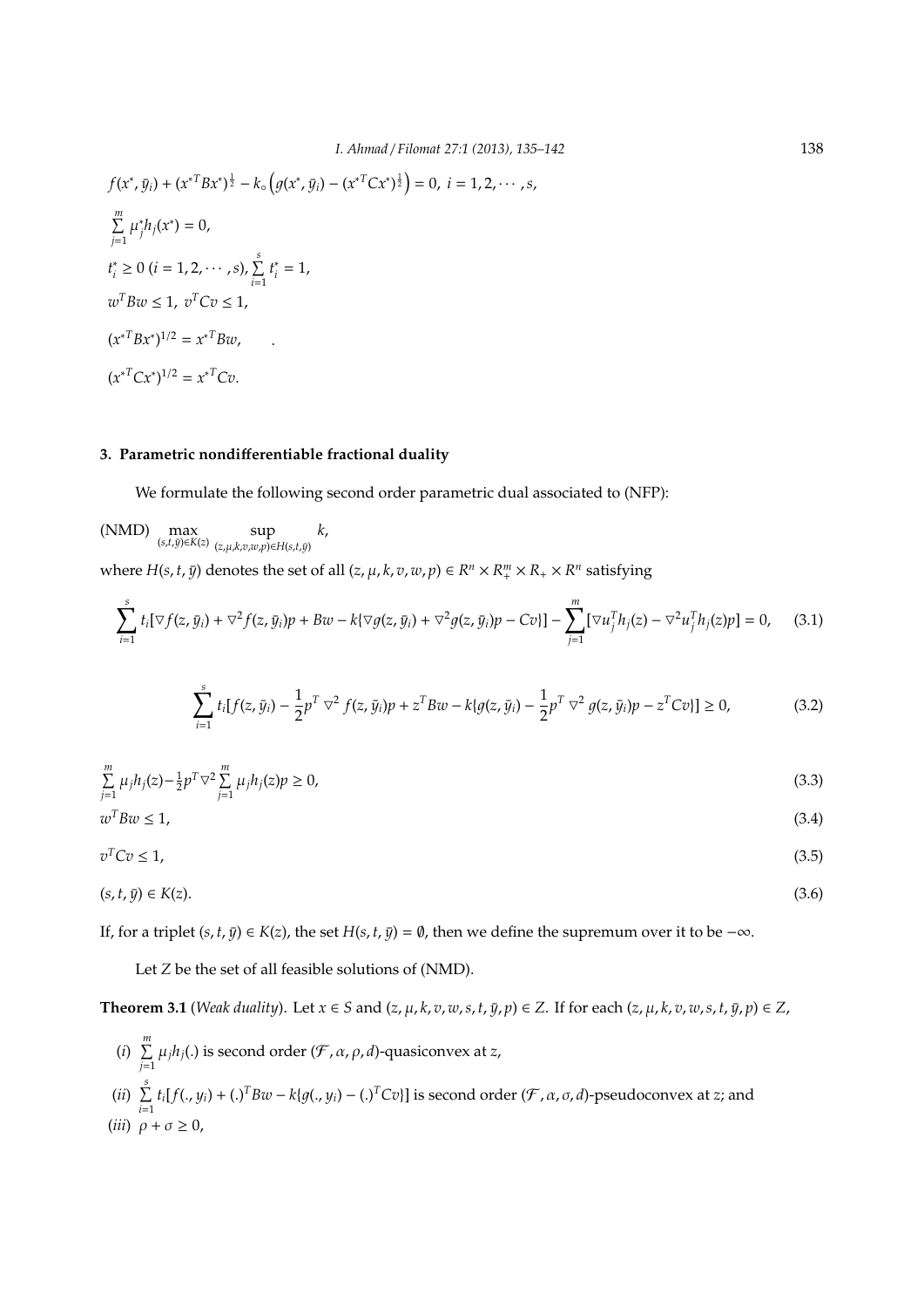then

$$
\sup_{y \in Y} \frac{f(x, y) + (x^T B x)^{1/2}}{g(x, y) - (x^T C x)^{1/2}} \ge k.
$$

**Proof.** Suppose contrary to the result that

$$
\sup_{y \in Y} \frac{f(x, y) + (x^T B x)^{1/2}}{g(x, y) - (x^T C x)^{1/2}} < k.
$$

Thus, we have

$$
f(x, \bar{y}_i) + (x^T B x)^{1/2} - k(g(x, \bar{y}_i) - (x^T C x)^{1/2}) < 0, \text{ for all } \bar{y}_i \in Y(x), \ i = 1, 2, \ldots, s.
$$

It follows from  $t_i \geq 0$ ,  $i = 1, 2, \ldots, s$ , that

$$
t_i \left[ f(x, \bar{y}_i) + (x^T B x)^{1/2} - k(g(x, \bar{y}_i) - (x^T C x)^{1/2}) \right] \leq 0,
$$

with at least one strict inequality, since  $t = (t_1, t_2, \ldots, t_s) \neq 0$ . Taking summation over *i*, we have

$$
\sum_{i=1}^{s} t_i \left[ f(x, \bar{y}_i) + (x^T B x)^{1/2} - k(g(x, \bar{y}_i) - (x^T C x)^{1/2}) \right] \leq 0,
$$

which together with (3.2) and Schwartz inequality gives

$$
\sum_{i=1}^{s} t_i (f(x, \bar{y}_i) + x^T B w - k(g(x, \bar{y}_i) - x^T C v)) < 0 \le \sum_{i=1}^{s} t_i [f(z, \bar{y}_i) - \frac{1}{2} p^T \nabla^2 f(z, \bar{y}_i) p + z^T B w - k \{ g(z, \bar{y}_i) - \frac{1}{2} p^T \nabla^2 g(z, \bar{y}_i) p - z^T C v \}]. \tag{3.7}
$$

Using hypothesis (*ii*), we get

$$
\mathcal{F}(x,z;\alpha(x,z)\sum_{i=1}^s t_i[\nabla f(z,\bar{y}_i)+\nabla^2 f(z,\bar{y}_i)p+Bw-k\{\nabla g(z,\bar{y}_i)+\nabla^2 g(z,\bar{y}_i)p-Cv\}]\n\leq -\sigma d^2(x,z).\n\tag{3.8}
$$

Since  $x \in S$  and  $(z, \mu, k, v, w, s, t, \bar{y}, p) \in Z$ , we have

$$
\sum_{j=1}^{m} \mu^{T} h_{j}(x) \leq 0 \leq \sum_{j=1}^{m} (\mu^{T} h_{j}(z) - \frac{1}{2} p^{T} \nabla^{2} \mu^{T} h_{j}(z) p).
$$

The second order  $(\mathcal{F}, \alpha, \rho, d)$ -quasiconvexity of  $\mu^{T} h(.)$  at *z* gives

$$
\mathcal{F}(x,z;\alpha(x,z))\sum_{j=1}^{m}\{\nabla\mu^{T}h_{j}(z)+\nabla^{2}\mu^{T}h_{j}(z)p\})\leq-\rho d^{2}(x,z).
$$
\n(3.9)

Adding (3.8) and (3.9), we get

$$
\mathcal{F}(x,z;\alpha(x,z)\{\sum_{i=1}^{s}t_i[\nabla f(z,\bar{y}_i)+\nabla^2 f(z,\bar{y}_i)p+Bw-k\{\nabla g(z,\bar{y}_i)+\nabla^2 g(z,\bar{y}_i)p-Cv\}]-\sum_{j=1}^{m}[\nabla u_j^th_j(z)-\nabla^2 u_j^th_j(z)p]\})<-(\rho+\sigma)d^2(x,z)
$$

Since  $\alpha(x, z) > 0$  and  $\rho + \sigma \ge 0$ , we have  $\mathcal{F}(x,z;\sum\limits_{i=1}^{s}$  $\sum_{i=1}^{s} t_i [\nabla f(z, \bar{y}_i) + \nabla^2 f(z, \bar{y}_i) p + Bw - k(\nabla g(z, \bar{y}_i) + \nabla^2 g(z, \bar{y}_i) p - Cv)] - \sum_{j=1}^{m}$  $\sum_{j=1} [\nabla u_j^T h_j(z) - \nabla^2 u_j^T h_j(z)p]$ ) < 0, which contradicts (3.1), since  $\mathcal{F}(x, z; 0) = 0$ .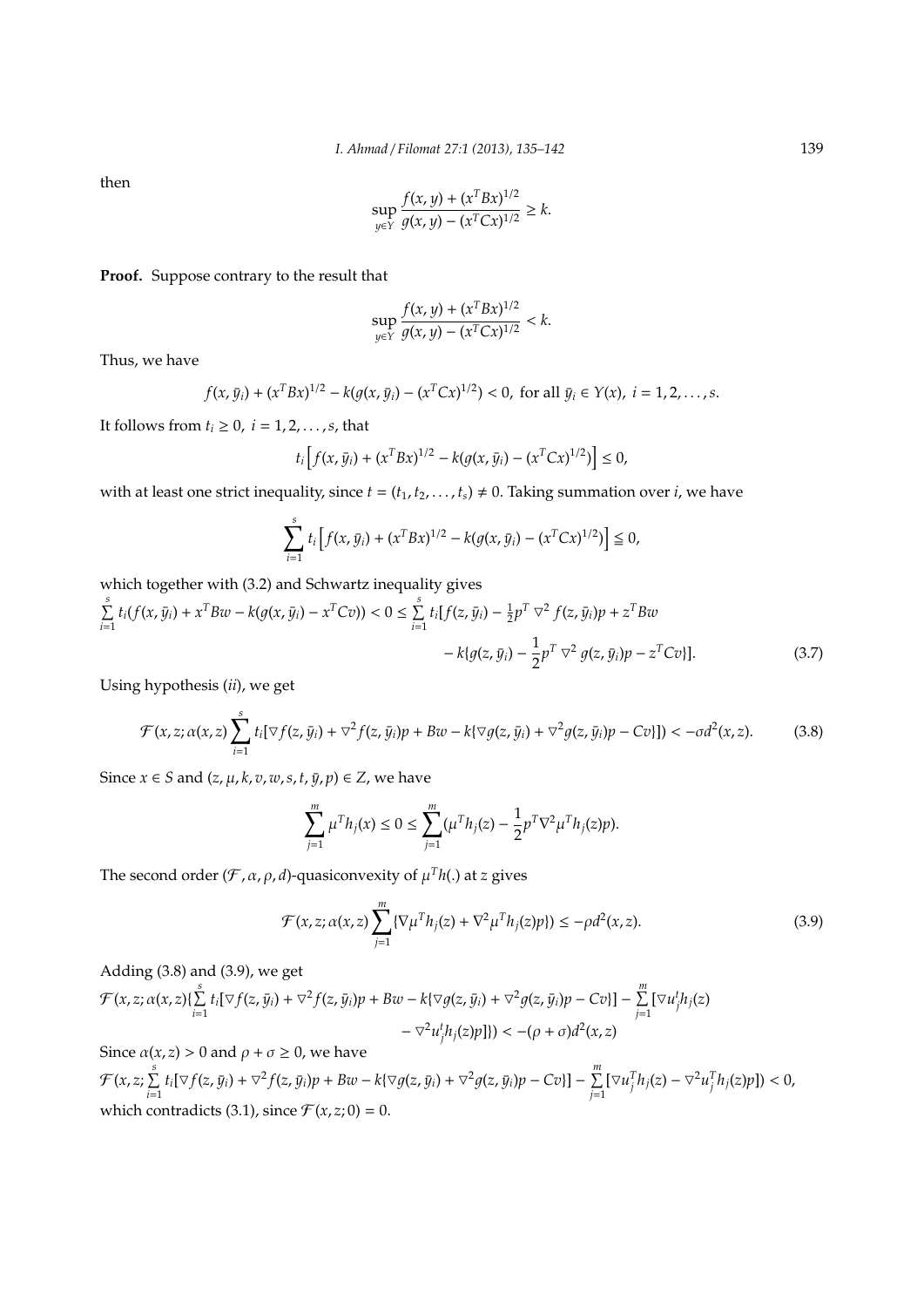**Theorem 3.2** (Strong duality). Assume that *x*<sup>\*</sup> is an optimal solution of (NFP) and  $\nabla h_j(x^*)$ ,  $j \in J(x^*)$ is linearly independent. Then there exist  $(\bar{s}, \bar{t}, \bar{y}^*) \in K(x^*)$  and  $(x^*, \bar{\mu}, \bar{k}, \bar{v}, \bar{w}, \bar{p} = 0) \in H(\bar{s}, \bar{t}, \bar{y}^*)$  such that  $(x^*, \bar{\mu}, \bar{k}, \bar{v}, \bar{w}, \bar{s}, \bar{t}, \bar{y}^*, \bar{p} = 0)$  is a feasible solution of (NFD). Further, if the hypotheses of weak duality theorem (Theorem 3.1) are satisfied for all feasible solutions  $(z, \mu, k, v, w, s, t, \bar{v}, \bar{v})$  of (NFD), then  $(x^*, \bar{\mu}, \bar{k}, \bar{v}, \bar{w}, \bar{s}, \bar{t}, \bar{y}^*, \bar{p} = 0)$  is an optimal solution of (NFD) and the two objectives have the same optimal values.

**Proof.** If  $x^*$  be an optimal solution of (NFP) and  $\nabla h_j(x^*)$ ,  $j \in J(x^*)$  is linearly independent, then by Theorem 2.1, there exist  $(\bar{s}, \bar{t}, \bar{y}^*) \in K(x^*)$  and  $(x^*, \bar{\mu}, \bar{k}, \bar{\nu}, \bar{w}, \bar{p} = 0) \in H(\bar{s}, \bar{t}, \bar{y}^*)$  such that  $(x^*, \bar{\mu}, \bar{k}, \bar{\nu}, \bar{w}, \bar{s}, \bar{t}, \bar{y}^*, \bar{p} = 0)$  is feasible for (NFD) and problems (NFP) and (NFD) have the same objective values and

$$
\bar{k} = \frac{f(x^*, \bar{y}_i^*) + (x^{*T}Bx^*)^{1/2}}{g(x^*, \bar{y}_i^*) - (x^{*T}Cx^*)^{1/2}}.
$$

The optimality of this feasible solution for (NFD) thus follows from Theorem 3.1.

**Theorem 3.3** (Strict converse duality). Assume that  $x^*$  and  $(\bar{z}, \bar{\mu}, \bar{k}, \bar{v}, \bar{w}, \bar{s}, \bar{t}, \bar{y}^*, \bar{p} = 0)$  are the optimal solutions of (NFP) and (NFD), respectively and  $\nabla h_j(x^*)$ ,  $j \in J(x^*)$  is linearly independent. Suppose that  $\sum s_j t_i(f(., j_i) +$ *i*=1 (.)<sup>T</sup>Bw −  $\bar{k}$ ( $g(., \bar{y}_i)$  − (.)<sup>T</sup>Cv)} is second order srtictly ( $\mathcal{F}, \alpha, \sigma, d$ )-pseudoconvex at *z* and  $\sum_{j=1}^{m} \mu_j h_j(.)$  is second order (*F*, *α*, *ρ*, *d*)-quasiconvex at *z* . Then  $x^* = \overline{z}$ , that is,  $\overline{z}$  is an optimal point in (NFP) and

$$
\sup_{y \in Y} \frac{f(\bar{z}, \bar{y}^*) + (\bar{z}^T B \bar{z})^{1/2}}{g(\bar{z}, \bar{y}^*) - (\bar{z}^T C \bar{z})^{1/2}} = \bar{k}.
$$

**Proof.** We shall assume that  $x^* \neq \overline{z}$  and reach a contradiction. From the strong duality theorem (Theorem 3.2), it follows that

$$
\sup_{y \in Y} \frac{f(x^*, \bar{y}^*) + (x^{*T} B x^*)^{1/2}}{g(x^*, \bar{y}^*) - (x^{*T} C x^*)^{1/2}} = \bar{k}.
$$
\n(3.10)

Now, we proceed similar as in the proof of Theorem 3.1, replacing *x* by *x*<sup>\*</sup> and (*z*,  $\mu$ ,  $k$ ,  $v$ ,  $w$ ,  $s$ ,  $t$ ,  $\bar{y}$ ,  $p = 0$ ) by  $(z, \bar{\mu}, \bar{u}, \bar{v}, \bar{w}, \bar{s}, \bar{t}, \bar{y}^*, \bar{p} = 0$ , so that we we arrive at the strict inequality

$$
\sup_{y \in Y} \frac{f(x^*, \bar{y}^*) + (x^{*T}Bx^*)^{1/2}}{g(x^*, \bar{y}^*) - (x^{*T}Cx^*)^{1/2}} > k.
$$

But this contradicts the fact

$$
\sup_{y \in Y} \frac{f(x^*, \bar{y}^*) + (x^{*T} B x^*)^{1/2}}{g(x^*, \bar{y}^*) - (x^{*T} C x^*)^{1/2}} = k = \bar{k},
$$

and we conclude that  $x^* = \overline{z}$ . Hence, the proof of the theorem is complete.

## **4. Special cases**

- (*i*) If  $B = 0$  and  $C = 0$ , then (NFP) and (NMD) reduce the problems discussed by Husain et al. [7].
- (*ii*) Let  $B = 0$ ,  $C = 0$  and  $p = 0$ . Then (NFP) and (NMD) reduce the problems discussed in [13, 14].
- (*iii*) If  $Y = \phi$ , then (NFP) and (NMD) reduce to the following primal and dual problems: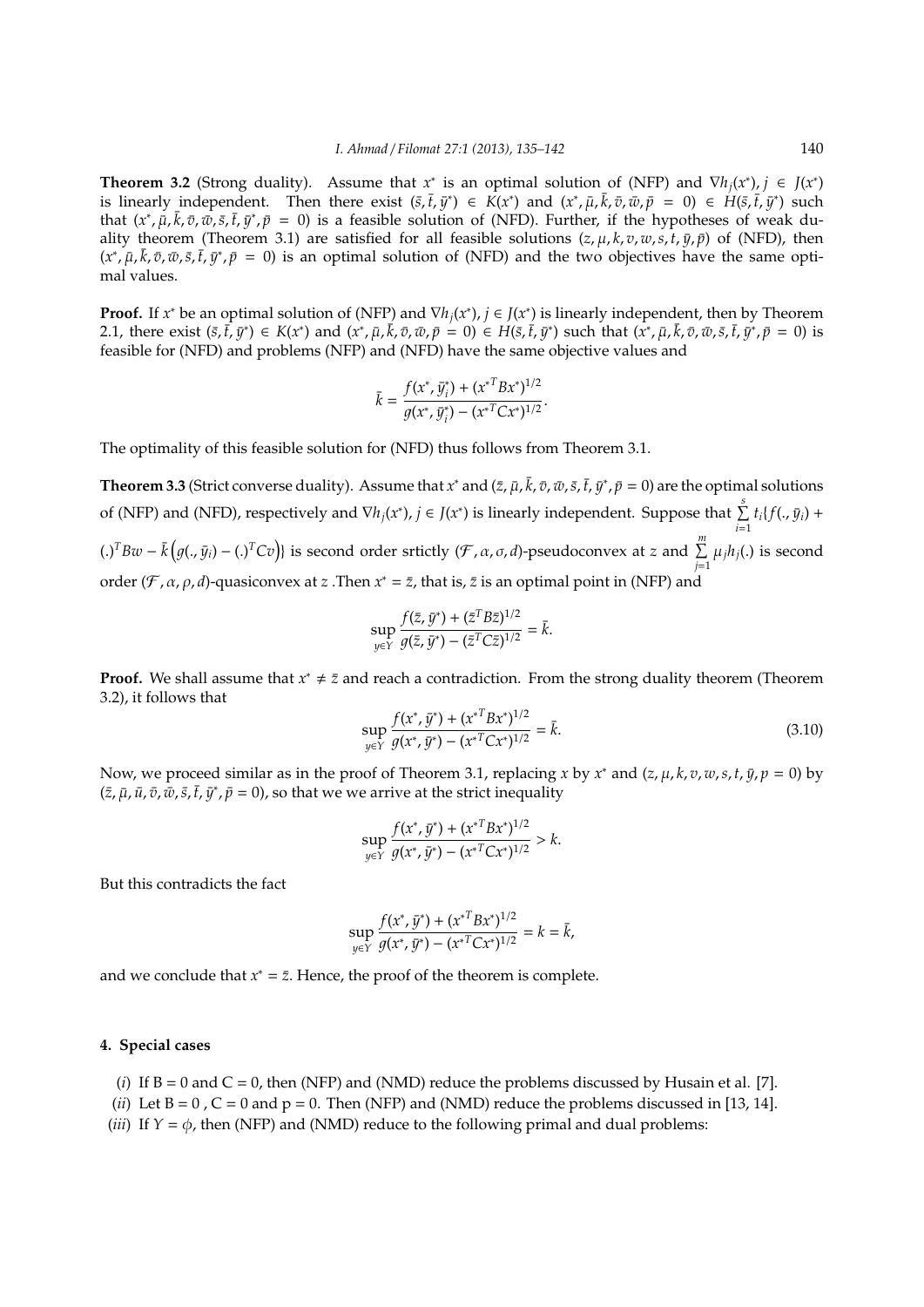(FP) Minimize 
$$
\frac{f(x,y)+ (x^T Bx)^{1/2}}{g(x,y)- (x^T Cx)^{1/2}}
$$
,  
\nsubject to  $h(x) \le 0$ .  
\n(MD) Maximize  $K(z, u, v, w, z, p) = k$   
\n  
\nsubject to  
\n
$$
[\nabla f(z) + \nabla^2 f(z)p + Bw] - k[\nabla g(z) + \nabla^2 g(z)p - Cv] - \nabla u^T h(z) - \nabla^2 u^T h(z)p = 0,
$$
\n
$$
[f(z) - \frac{1}{2}p^T \nabla^2 f(z)p + z^T Bw] - k[g(z) - \frac{1}{2}p^T \nabla^2 g(z)p - z^T Cv] \le 0,
$$
\n
$$
u^T h(z) - \frac{1}{2}p^T \nabla^2 u^T h(z)p \ge 0,
$$
\n
$$
w^T Bw \le 1,
$$
\n
$$
v^T Cv \le 1,
$$
\n
$$
u \ge 0, k \ge 0.
$$

The above problems considered in [5] by changing maximize(minimize) by minimize (maximize).

### **5. Conclusion**

It is well known [18] that second order duality is useful computationally as it provides a tighter lower bound. So it is very important to extend the validity of existing results to second order. As a follow up, the notion of second order ( $\mathcal{F}, \alpha, \rho, d$ )-convexity and its generalizations is adopted, which include many other generalized convexity concepts in mathematical programming as special cases. This concept is appropriate to discuss the weak, strong and strict converse duality theorems for a second order dual (NMD) of a nondifferentiable minimax fractional programming problem (NFP).

The question arise as to whether the second order fractional duality results developed in this paper hold for the following complex nondifferentiable minimax fractional problem:

Minimize sup ν∈*W Re*[*f*(ξ,ν)+( $z$ <sup>T</sup>*Bz*)<sup>1/2</sup>]  $\frac{Re[f(\xi,\nu)+(2BZ)^{-1}]}{Re[g(\xi,\nu)-(Z^{T}CZ)^{1/2}]}$ subject to  $-h(\xi) \in S$ ,  $\xi \in C^{2n}$ ,

where  $\xi = (z, \bar{z})$ ,  $\nu = (\omega, \omega)$  for  $z \in C^n$ ,  $\omega \in C^l$ ,  $f(.,.) : C^{2n} \times C^{2l} \to C$  and  $g(.,.) : C^{2n} \times C^{2l} \to C$  are analytic with respect to  $\omega$ , W ia a specified compact subset in  $C^{2l}$ , S is a polyhedral cone in  $C^m$  and  $h: C^{2n} \to C^m$  is analytic. Also  $B, C \in C^{n \times n}$  are positive semidefinite Hermitian matrices.

### **References**

- [1] I. Ahmad, S.K. Gupta, N. Kailey, R. P. Agarwal, Duality in nondifferentiable minimax fractional programming with B-(p,r) invexity, Journal of Inequalities and Applications, 2011, 2011:75.
- [2] I. Ahmad, Z. Husain, Second order (*F*, α, ρ, *d*)−convexity and duality in multiobjective programming, Information Sciences 176 (2006) 3094-3103.
- [3] I. Ahmad, Z. Husain, Optimality conditions and duality in nondifferentiable minimax fractional programming with generalized convexity, Journal of Optimization Theory and Applications 129 (2006) 255-275.
- [4] I. Ahmad, Z. Husain, Duality in nondifferentiable minimax fractional programming with generalized convexity, Applied Mathematics and Computation 176 (2006) 545-551.